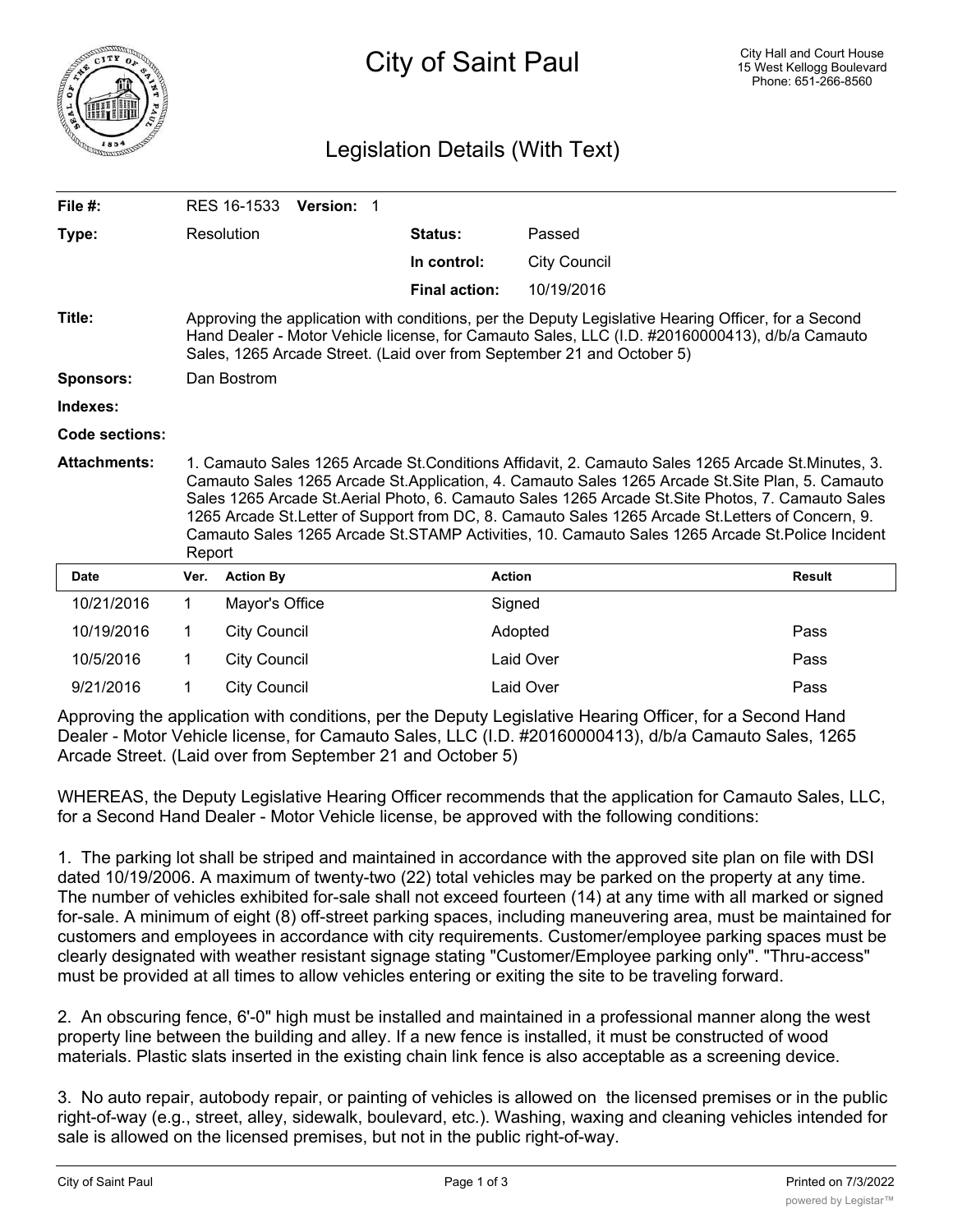4. At no time shall customer, employee, or for-sale vehicles be parked in the driveway, maneuvering lanes, or in the public right-of-way (e.g., street, alley, sidewalk, boulevard, etc.). All vehicles on the site must be parked as shown on the approved site plan on file in DSI, dated 10/19/2006. (Any changes to the site plan must be approved by the Zoning Administrator)

5. There shall be no exterior storage of vehicle parts, tires, oil or any other similar materials associated with the business. Trash will be stored in a covered dumpster.

6. Sidewalks surrounding the premises shall be maintained free of litter, debris, or snow.

7. The license holder agrees to maintain the vehicle location, vehicle barriers, landscaping, etc. in a manner consistent with the approved site plan and in good repair.

8. All vehicles parked outdoors must appear to be completely assembled with no major body parts missing.

9. Vehicle salvage is not permitted.

10. Customer vehicles may not be parked longer than ten (10) days on the premises. It shall be the responsibility of the licensee to ensure that any vehicle not claimed by its owner is removed from the lot as permitted by law.

11. Provide maneuvering space on the property to allow vehicles entering and exiting the site to proceed forward as stipulated on the approved site plan. Backing from the street or onto the street is prohibited.

12. Licensee must comply with all federal, state, and local laws.

13. Starage of vehicle fluids, batteries, etc. shall be in accordance with Ramsey County Hazardous Waste Regulations.

14. The Second Hand Dealer Motor Vehicle License is issued on the condition that the State of Minnesota Dealer Number is submitted to DSI upon issuance by the State of Minnesota Dealer unit. The State of Minnesota Dealer Number must be issued to the same business entity licensed by the City, and Ivo Tabukum must be the only named owner and agent associated with the Minnesota Dealer Number. Any changes to the registered owner or agent of the State Dealer Number must receive prior written authorization from DSI.

15. All vehicles parked on the licensed premises that do not belong to customers, and are not the personal vehicles of employees, must be registered to the Minnesota Dealer Number identified in condition #14, above. The presence of any vehicles on the licensed property that do not meet this condition shall constitute per se grounds for adverse action. The presence of any vehicels on the licensed property that are registered to any company owned by, or associated with, Nasseh Ghafferi, or any immediate family members of Nasseh Ghaffari, shall also constitute per se grounds for adverse action.

16. Nasseh Ghaffari, and the immediate family members of Nasseh Ghaffari, may not participate in, engage in, oversee, or have an interest in any aspect of the licensed business, including representing the licensed business in any forum or in any manner.

17. Nasseh Ghaffari, and the immediate family members of Nassah Ghafferi, may not be present on the licensed premises between the hours of 9:00 a.m. and 9:00 p.m., or at any time the licensed business is in operation or otherwise open to the public.

18. Given the serious nature of the criminal activities and ongoing noncompliance with license conditions that